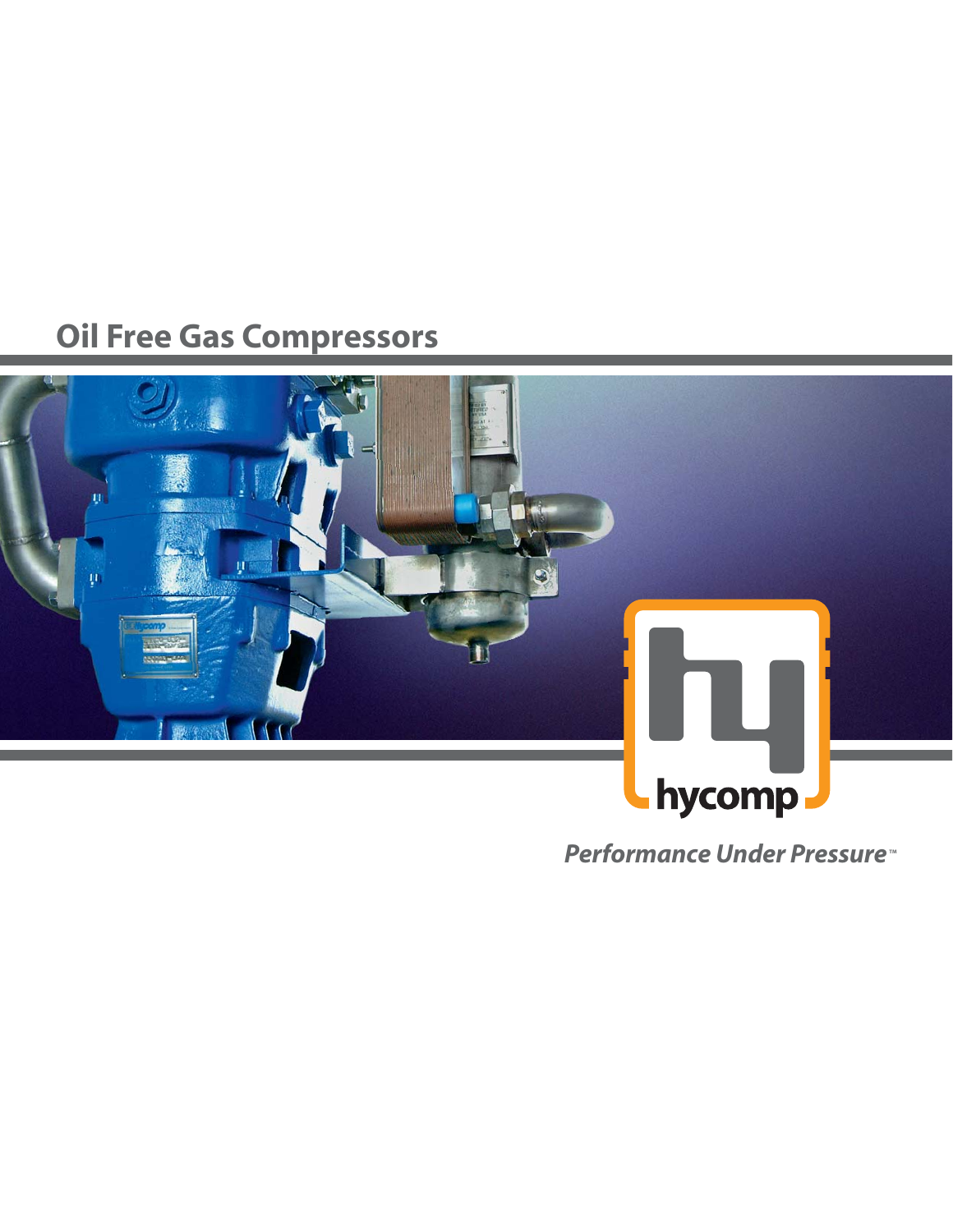### *Trust... it's what we build*

#### **Who is Hycomp?**

**Hycomp has been earning our customers' trust and respect since 1969 by manufacturing quality oil free air and gas compressors, while providing unparalleled engineering and service expertise.** 

**We begin by acknowledging that every application, and therefore every customer, has unique requirements. With this open mind set we investigate the details of your application, allowing us to solve problems before they occur. Trust Hycomp to understand your needs and provide you with a reliable solution.**



*Building Trust... Since 1969*

#### **Have Your Engineer Talk To Our Engineer**



Hycomp engineers get involved from inquiry through installation to ensure the compressor system provided is an exact match to your application. We follow an Engineer-to-Engineer (E2E) process as we work through the specifics of the application and as we design your system.

#### **Endless Tech Support**

Need technical guidance? Unlimited tech support is included at no additional charge with every Hycomp compressor. There are no annual tech subscription fees, just Hycomp technicians that are available to assist you 24 hours a day.

#### **Large Design - Small Compressor**

Hycomp utilizes heavy duty construction that incorporates the benefits of larger designs into our compressors and boosters. We manufacture compressors that provide longevity and continuous oil free service by taking advantage of cast iron cylinders and heads, pressure oil lubricated crankcases and a variety of ring and packing materials.

#### **Made In The USA & Fully Stocked**

Every compressor we build is manufactured at our plant in Utah. Replacement parts are stocked on our shelves and available for next day delivery.



#### **Modular Design**

**Hycomp compressors are completely modular. We offer 2 cooling methods, 9 block sizes, 18 packing arrangements and 20 cylinder sizes. Our modular style of engineering and manufacturing creates nearly endless compression possibilities, so that when you bring us your problem, we give you an exact solution.**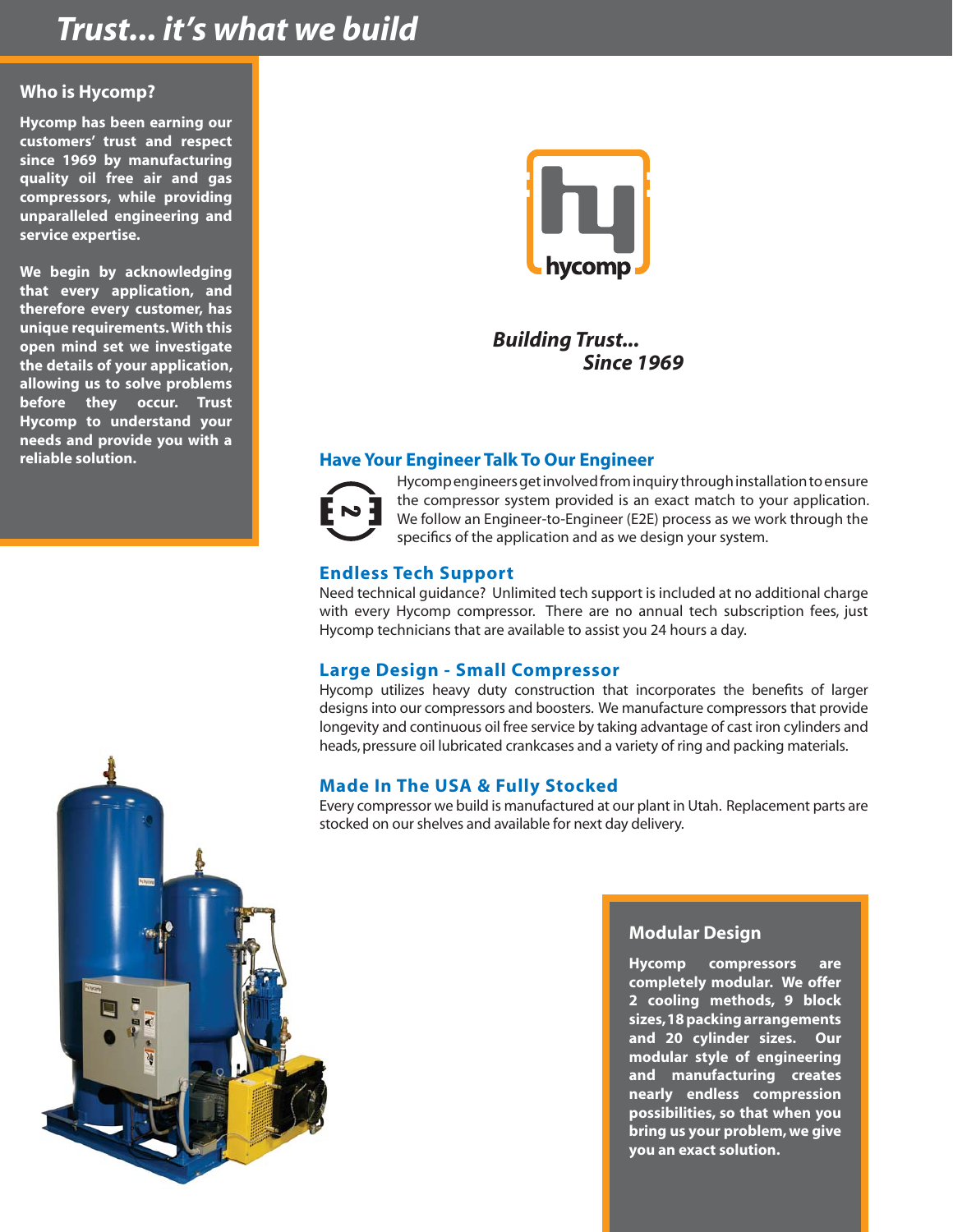

#### **Hycomp Gas Compression**

Hycomp oil free gas compressors are capable of delivering a wide range of flows at pressures from a few psig to over 1,500 psig. Based on over 40 years of proven compressor design and engineering, the addition of multiple gas packing options to the broad variety of existing units allows us to offer an extremely versatile line of gas compressors.

#### **Safety: Gas Containment & Interaction**

Hycomp provides three increasingly secure methods of gas leakage control, including our 'B' series for inert gases, our 'G' series for standard industrial gases and our 'H' series for extreme gas control.

When dealing with gas mixtures it is important to examine not only the individual gas constituents and their individual effect on design, but also to examine the mixture as a whole as certain gases interact with others to become more corrosive, toxic or flammable than in their pure form. For the assurance that your system is safe, trust Hycomp

#### **Flexibility: Materials & Conditions**

Our engineered solutions are flexible to your requirements. Bring us your conditions and we will engineer a compressor to match your needs. We gauge compatibility and select materials accordingly. Our wide range of high quality materials provides many options to match the compatibility requirements of most industrial gases. When you need an exact solution to a specific application, trust Hycomp.

#### **Reliability: Continuous & Oil Free**

Hycomp gas compressors are continuous duty. Our compressors are engineered for slower running speeds to handle a full 60 minutes per hour, 24 hours a day, 365 days a year of continuous operation, while your process remains pure. When unplanned downtime is not an option, trust Hycomp.

#### **The Bottom Line.**

Your Hycomp gas compressor will provide safe, reliable and continuous compression while keeping your product free from oil contaminates. For peace of mind, trust Hycomp.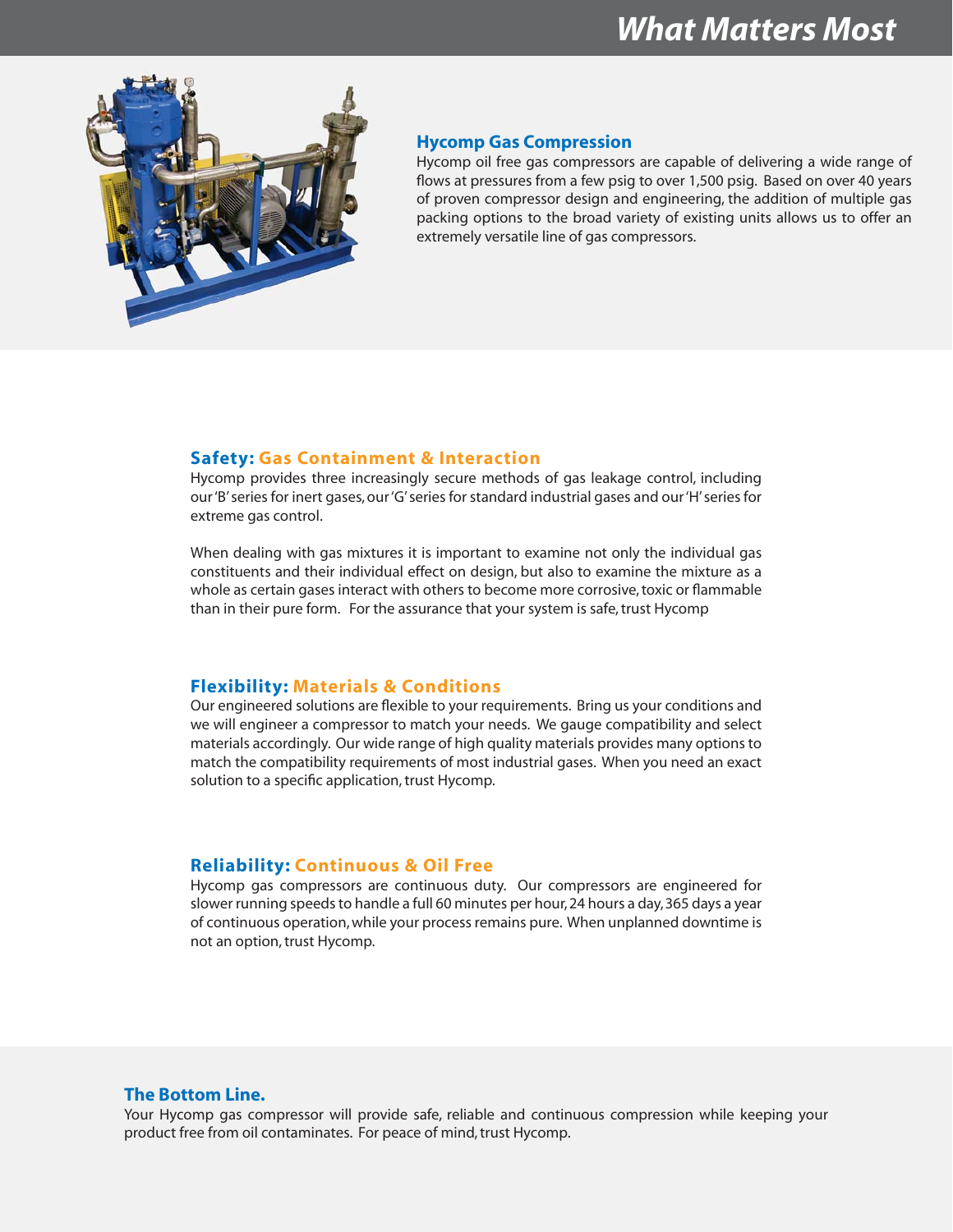# *Inside A Hycomp Gas Compressor*

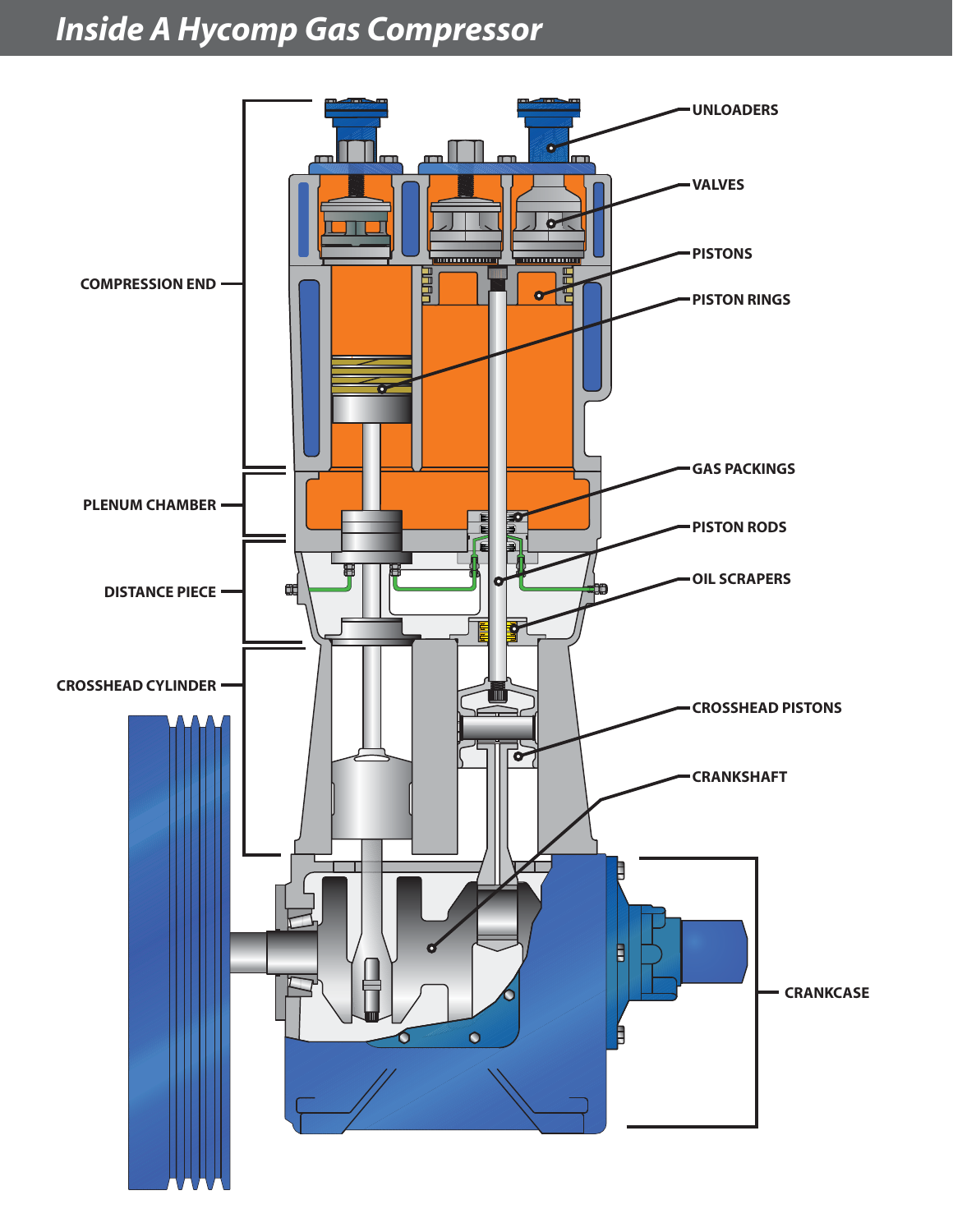## *Multiple Gas Packing Configurations*



#### **B Series: Inert Gases**

The B-Series compressor is designed to compress air or nonhazardous/non-contaminating gases. Suction gas is plumbed through the plenum chamber, equalizing pressure on, and providing cooling to, the packings. Two pairs of segmented packings per rod, set for suction pressures above ambient, is standard configuration. A third packing may be added to increase leakage control (B301 configuration). Vacuum applications can also be handled with two pairs of packings (B202 configuration) or three pairs of packings (B302 configuration) per rod.



#### **G Series: Industrial Gases**

The G-Series compressor is designed to compress standard industrial gases. Suction gas is plumbed through the plenum chamber, equalizing pressure on, and providing cooling to, the packings. Three pairs of segmented packings per rod, with a purge/vent chamber between the top two sets and the bottom-most set, configured for suction pressures above ambient, is the standard G211 configuration. Two packings may be added, one above & one below, to increase leakage control (G321 configuration). Applications where the suction pressure is lower than the pressure in the vent chamber (vacuum or high pressure padding) can be handled with three pairs of packings (G212 configuration) or five pairs of packings (G322 configuration) per rod.



#### **H Series: Extreme Control**

The H-Series compressor is designed to compress difficult to contain industrial gases. Suction gas is plumbed through the upper plenum chamber, equalizing pressure on, and providing cooling to, the upper packings. Two pairs of packings per rod provide the first isolation of the process gas. A second plenum chamber is added, through which purge gas may be run. Three pairs of segmented packings per rod, with a purge chamber between the top two and the bottom-most packings are located in the bottom of the lower plenum chamber. This combination of B & G series options provides the standard H2211 configuration. Additional quantities of packings may be added for tighter control. Applications where the suction pressure is lower than the pressure in the upper vent/purge chamber (vacuum or high pressure padding) can also be handled in standard configuration. Contact us for further configuration details.



**Process Gas Case Purge Gas Or Vent Line**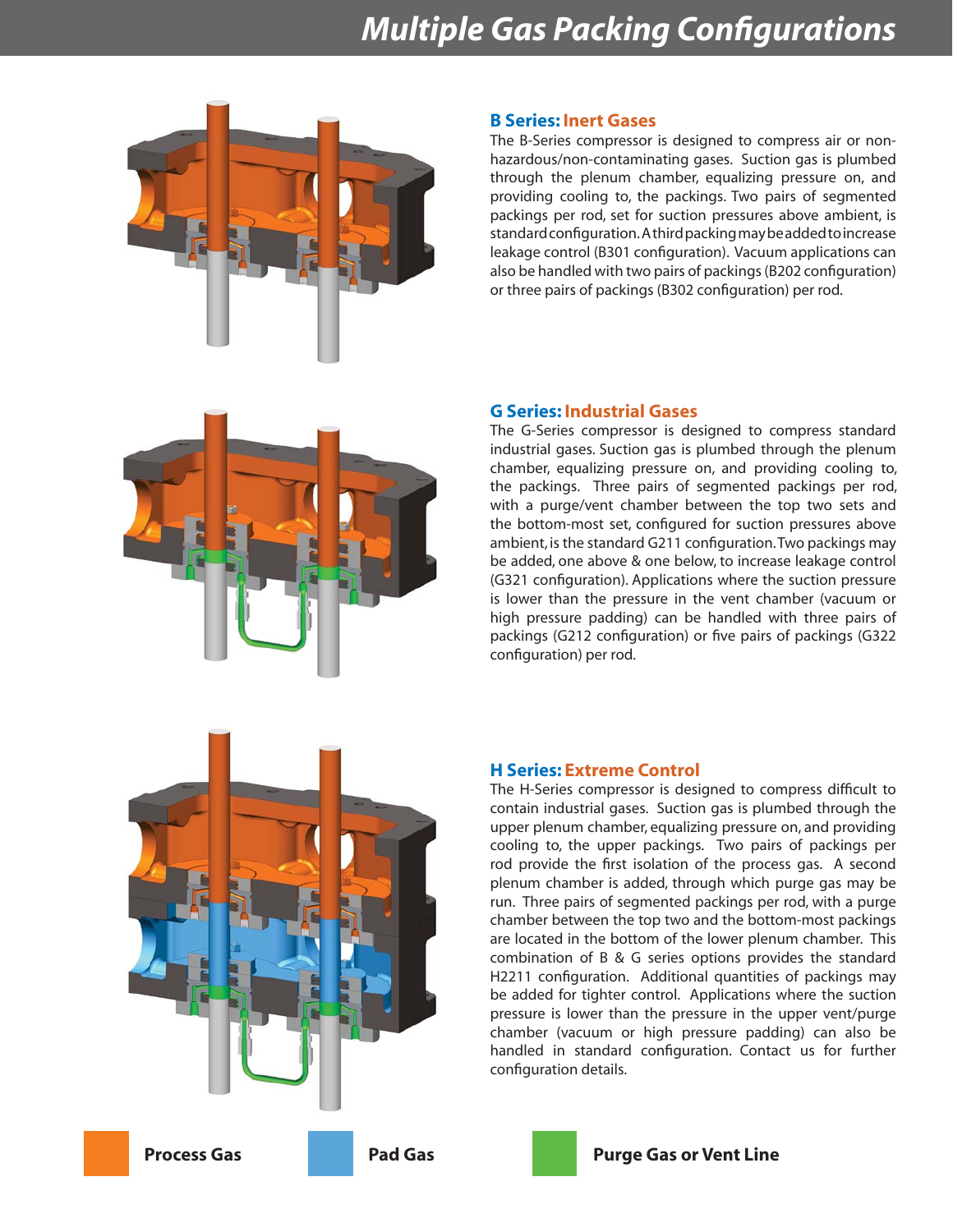### *No Small Details*



#### **Valves:**

Hycomp valve bodies are made from only the highest quality 400 series stainless steels which have been heat treated for hardness and toughness. Our valve plates are machined precipitation hardenable stainless steel or crystallized PEEK, depending upon the pressures and temperatures of the service.

By design, our valve plates are frictionless guided so there is no valve cage wear. The port design of our valves has been refined to provide improved flow efficiency, saving power and decreasing valve impact forces. Our larger valves are dampened, providing additional wear reduction without sacrificing flow efficiency. And of course, all of our valves are removable with minimal effort and rebuildable on site.

#### **Piston Rings:**

The proper selection of a piston ring material and design will add years of reliable service to your gas compressor. We stock seven different polymer based piston ring materials to meet today's varying gas demands. From PTFE to PEEK and PPS, we can provide the right ring material for your application.

Our angle cut design allows for flexing of the ring end to seal the gap better than butt cut designs, yet retains its strength vs. step cut designs. In situations where gap leakage becomes significant, such as low molecular weight gases and small cylinder bores, we use a 2-piece 'L' style design that removes the end gap by using an inner and outer ring for sealing.

#### **Rod Packings:**

Piston rod gas packings perform the critical function of containing the gas in the compressor, while providing pressure on the underside of the pistons to balance the rod loads. Our tangentially cut segmented packings are free floating and self adjusting for long wear life. The design inherently continues to seal as the packing wears. A pair of packings are pinned together at the proper rotational offset to ensure that the leakpath created by the cuts are sealed.

Just like our piston rings, we stock seven different packing materials to meet your needs. And unlike chevron type packings, our segmented packings do not need constant adjustment to ensure a tight seal.

#### **Piston Rod Oil Scrapers:**

Oil scrapers perform the essential service of preventing oil from migrating out of the crankcase and into the gas stream. Combined with our open distance piece design which allows residual oil vapor to escape the machine, our piston rod oil scrapers provide a leak free seal on our pressure oil lubricated bottom end.

Our segmentally cut scrapers are based on a similar principal to our gas packings, as they continue to adjust as they wear. The sharp edges machined into the brass scraper removes oil from the rods, while the liberal porting allows the oil to flow back into the crankcase. As they are a softer material than the piston rod, the brass scraper wears while the rod does not.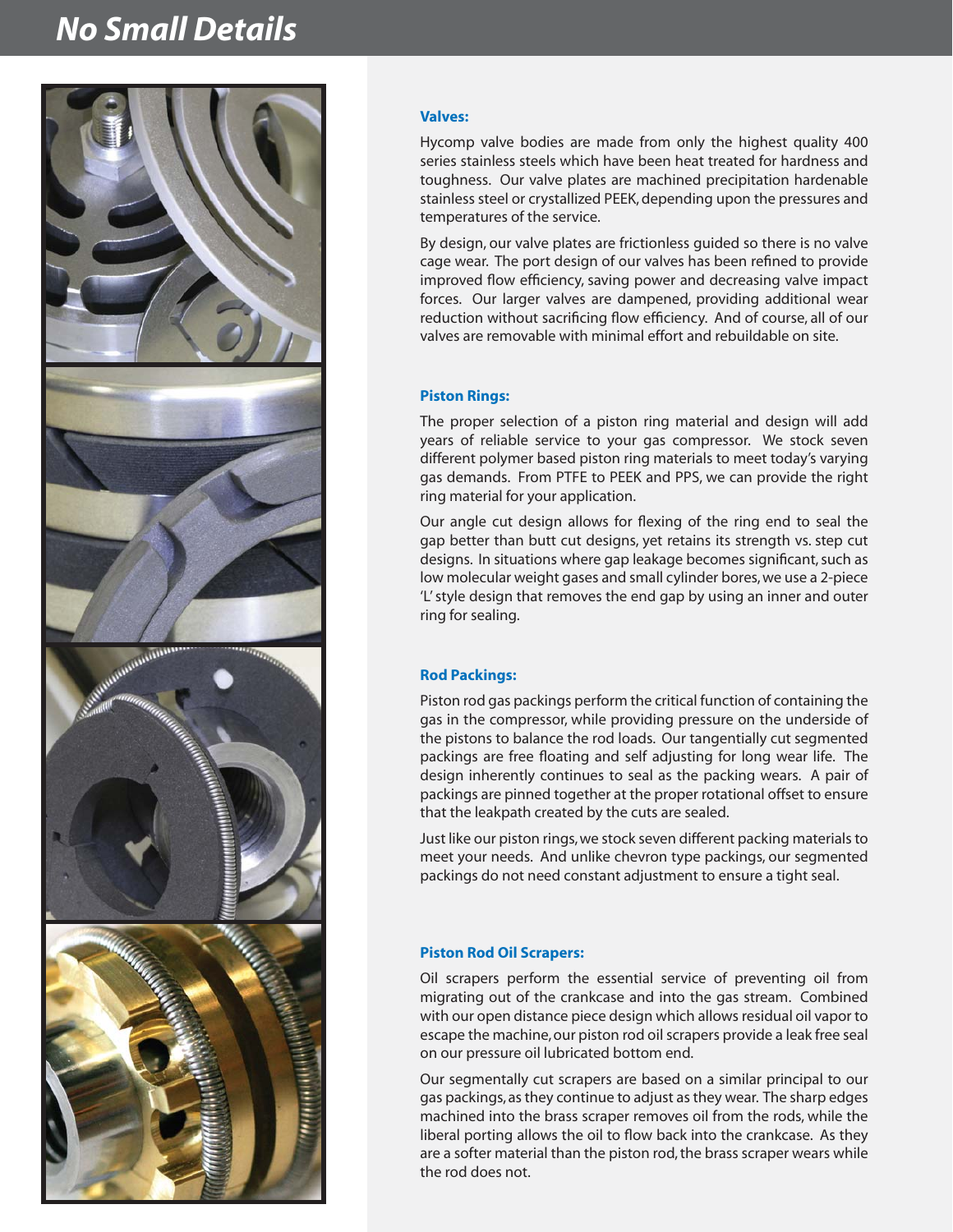# *Continuous Oil Free Gas Standard Up To 1500 psig*

|                                            |                 | A<br><b>Block</b>                    | <sub>B</sub><br><b>Block</b> | C<br><b>Block</b>  | D<br><b>Block</b>        | Ε<br>Block               | F<br><b>Block</b>    | G<br><b>Block</b>         | H<br><b>Block</b>    | $\vee$<br><b>Block</b>  |                                                 |
|--------------------------------------------|-----------------|--------------------------------------|------------------------------|--------------------|--------------------------|--------------------------|----------------------|---------------------------|----------------------|-------------------------|-------------------------------------------------|
| in<br><b>Stroke</b><br>(cm )               |                 | 2.5<br>(6.35)                        | 2.5<br>(6.35)                | 3<br>(7.62)        | 3.5<br>(8.89)            | 4<br>(10.16)             | 5<br>(12.7)          | $\overline{4}$<br>(10.16) | 5<br>(12.7)          | 4<br>(10.16)            |                                                 |
|                                            |                 |                                      |                              |                    |                          |                          |                      |                           |                      |                         |                                                 |
| Number of Stages                           |                 |                                      | 1                            | 1 or 2             | 1 or 2                   | 1 or 2                   | 1 or 2               | 1 or 2                    | 1 or 2               | 1 or 2                  | 1, 2 or 3                                       |
| Number of Cylinders                        |                 |                                      | $\mathbf{1}$                 | $\overline{2}$     | $\overline{2}$           | $\overline{2}$           | $\overline{2}$       | $\overline{2}$            | $\overline{2}$       | $\overline{2}$          | 4                                               |
|                                            |                 |                                      |                              |                    |                          |                          |                      |                           |                      |                         |                                                 |
|                                            | Single<br>Stage | in<br>( cm )                         | 3<br>(7.6)                   | 3<br>(7.6)         | $\overline{4}$<br>(10.2) | $\overline{4}$<br>(10.2) | 5.75<br>(14.6)       | 7.5<br>(19.1)             | 4.5<br>(11.4)        | 5.75<br>(14.6)          | 4.5<br>(11.4)                                   |
| Maximum<br>Diameter<br>Bore                | Two<br>Stage    | in<br>(cm )                          | $---$                        | 3.5x2<br>(8.9x5.1) | 4.5x2.5<br>(11.4x6.4)    | 6x3.25<br>(15.2x8.3)     | 7.5x4<br>(19.1x10.2) | 10.56x5.25<br>(26.8x13.3) | 6x3.25<br>(15.2x8.3) | 7.5x4<br>(19.1x10.2)    | 6x3.25<br>(15.2x8.3)                            |
|                                            | Three<br>Stage  | in<br>(cm )                          | $---$                        | $---$              | $---$                    | $---$                    | $---$                | $---$                     | $---$                | $---$                   | 4.5x3.5x2.0<br>(11.4x8.9x5.1)                   |
|                                            |                 |                                      |                              |                    |                          |                          |                      |                           |                      |                         |                                                 |
|                                            | Single<br>Stage | $f^3/min$<br>(m <sup>3</sup> /hr)    | 6.1<br>(10.4)                | 12.3<br>(20.8)     | 26.2<br>(44.5)           | 38.7<br>(65.6)           | 72.1<br>(122.9)      | 153.4<br>(260.5)          | 44.2<br>(75.0)       | 90.1<br>(153.5)         | 88.4<br>(150.0)                                 |
| Displacement<br>at 600 RPM<br>Maximum      | Two<br>Stage    | $f^3/min$<br>(m <sup>3</sup> /hr)    | $---$                        | 8.2<br>(14.2)      | 16.6<br>(28.1)           | 34.4<br>(58.3)           | 61.4<br>(104.2)      | 152.1<br>(258.2)          | 39.3<br>(66.7)       | 76.7<br>(130.2)         | 78.5<br>(133.4)                                 |
|                                            | Three<br>Stage  | $f^3/m$ in<br>(m <sup>3</sup> /hr)   | $---$                        | $---$              | $---$                    | $---$                    | $---$                | $---$                     | $---$                | $---$                   | 44.2<br>(75.0)                                  |
|                                            |                 |                                      |                              |                    |                          |                          |                      |                           |                      |                         |                                                 |
| Maximum Inlet<br>psig<br>Pressure<br>(bar) |                 |                                      | 250<br>(17.2)                | 165<br>(11.4)      | 165<br>(11.4)            | 150<br>(10.3)            | 150<br>(10.3)        | 140<br>(9.6)              | 150<br>(10.3)        | 150<br>(10.3)           | 150<br>(10.3)                                   |
| Maximum<br>Discharge<br>Pressure           |                 | psig<br>(bar)                        |                              | 500<br>(34.2)      | 1250<br>(85.4)           | 750<br>(51.2)            | 750<br>(51.2)        | 1000<br>(68.3)            | 750<br>(51.2)        | 750<br>(51.2)           | 1500<br>(102.5)                                 |
|                                            |                 |                                      |                              |                    |                          |                          |                      |                           |                      |                         |                                                 |
| Horse Power Range                          |                 |                                      | $2 - 7.5$                    | $2 - 7.5$          | $2 - 15$                 | $5 - 25$                 | $10 - 40$            | $25 - 75$                 | $5 - 20$             | $10 - 40$               | $10 - 40$                                       |
| Minimum RPM                                |                 | 370                                  | 370                          | 370                | 370                      | 370                      | 370                  | 370                       | 370                  | 370                     |                                                 |
| Maximum RPM                                |                 |                                      | 900                          | 900                | 900                      | 900                      | 900                  | 850                       | 900                  | 900                     | 900                                             |
| <b>Cooling Method</b>                      |                 | Air                                  | Air/Water                    | Air/Water          | Air/Water                | Air/Water                | Air/Water            | Air/Water                 | Air/Water            | Air                     |                                                 |
| <b>Lubrication Method</b>                  |                 |                                      | Splash                       | Pressure           | Pressure                 | Pressure                 | Pressure             | Pressure                  | Pressure             | Pressure                | Pressure                                        |
|                                            |                 |                                      |                              |                    |                          |                          |                      |                           |                      |                         |                                                 |
| Oil<br>Capacity                            |                 | qt<br>$(\dot{\mathsf{I}}\mathsf{t})$ | 0.88<br>(0.83)               | 1.5<br>(1.4)       | $\overline{2}$<br>(1.9)  | 6<br>(5.7)               | 7<br>(6.6)           | 10<br>(9.5)               | 6<br>(5.7)           | $\overline{7}$<br>(6.6) | $\overline{7}$<br>(6.6)                         |
| Approx.<br>Shipping<br>Weight $\star$      | Ibs<br>(kg)     |                                      | 330<br>(149.7)               | 420<br>(190.5)     | 375<br>(306.2)           | 985<br>(446.8)           | 1540<br>(698.5)      | 2550<br>(1156.7)          | 985<br>(446.8)       | 1540<br>(698.5)         | 2325<br>(1054.6)                                |
|                                            |                 |                                      |                              |                    |                          |                          |                      |                           |                      |                         | <b>★ Skid Mounted Gas Compressor with Motor</b> |

|                    |   |              | Dimensions: in (cm) |              | M                        | ---------                                                                                                                                                                |
|--------------------|---|--------------|---------------------|--------------|--------------------------|--------------------------------------------------------------------------------------------------------------------------------------------------------------------------|
|                    |   |              | W                   | Н            | 曍<br>目                   | <b>HAIR TIME ADD</b>                                                                                                                                                     |
| <b>Block Sizes</b> | A | 35.0 (88.9)  | 21.0(53.3)          | 38.8 (95.6)  |                          | <b>Famoutininamininament</b><br><b><i><u>CONTACT AND ANNOUNCEMENT OF THE CONTACT OF THE CONTACT OF THE CONTACT OF THE CONTACT OF THE CONTACT OF THE CON</u></i></b><br>円 |
|                    | B | 37.0 (94.0)  | 23.0 (58.4)         | 39.4 (100.1) | <b>CB</b>                |                                                                                                                                                                          |
|                    | C | 41.0 (104.1) | 25.3(64.3)          | 45.2 (114.8) |                          |                                                                                                                                                                          |
|                    | D | 48.3 (122.7) | 29.5 (74.9)         | 53.0 (134.6) |                          |                                                                                                                                                                          |
|                    | F | 50.1 (127.3) | 37.1 (94.2)         | 55.0 (139.7) | <b>Normal</b>            |                                                                                                                                                                          |
|                    |   | 61.5(156.2)  | 42.6 (108.2)        | 66.2 (168.1) | $\overline{\phantom{a}}$ |                                                                                                                                                                          |
|                    | G | 48.3 (122.7) | 29.5 (74.9)         | 53.0 (134.6) |                          |                                                                                                                                                                          |
|                    | H | 50.1 (127.3) | 37.1 (94.2)         | 58.0 (147.3) |                          | ര₹                                                                                                                                                                       |
|                    | V | 70.4 (178.8) | 37.1 (94.2)         | 60.1(152.7)  | W                        |                                                                                                                                                                          |





Dimensions are subject to change. Contact Hycomp for exact specifications and measurements.